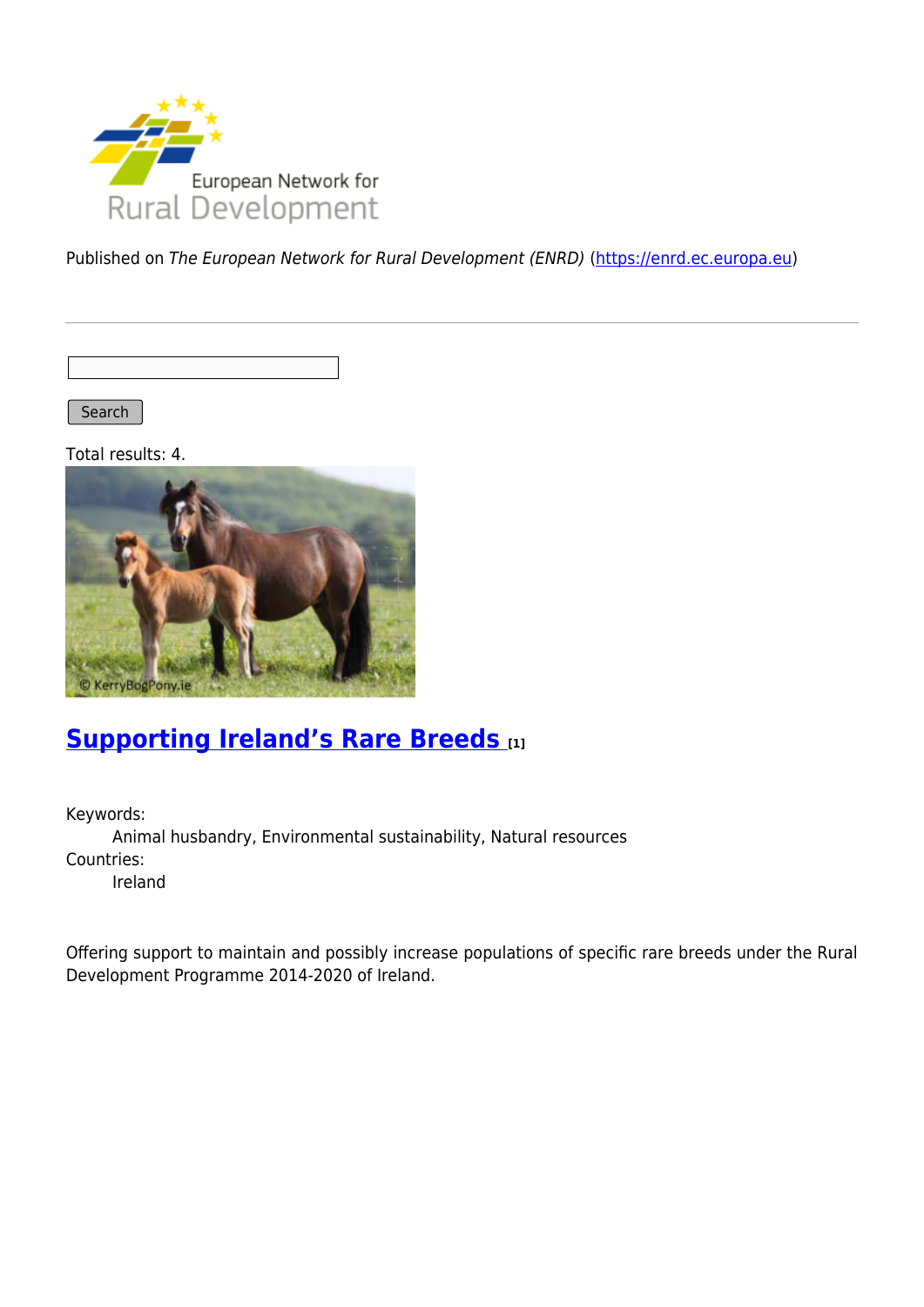

## **[Investing in organic agriculture in a Less Favoured Area](https://enrd.ec.europa.eu/projects-practice/investing-organic-agriculture-less-favoured-area_en) [2]**

Keywords:

Added value, Agriculture, Biodiversity, Environmental sustainability, Organic farming Countries:

Poland

A farmer in a Less Favoured Area turned to organic agriculture and began growing ancient varieties of cereals. He has achieved sustainability through niche, quality production.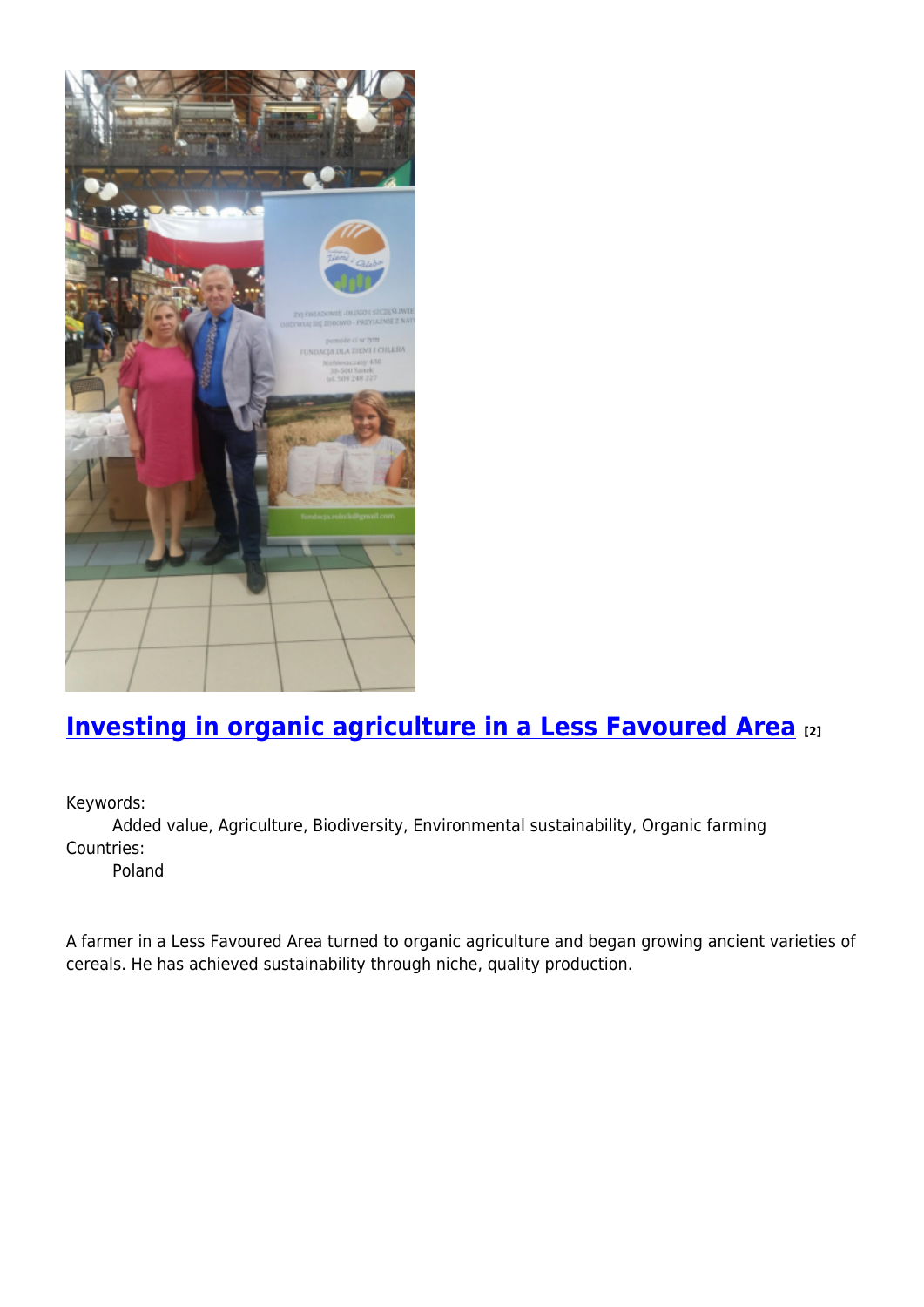

# **[The Greek Red Cow Breed Kastorias - Kristallopigis](https://enrd.ec.europa.eu/projects-practice/greek-red-cow-breed-kastorias-kristallopigis_en) [3]**

Keywords:

Animal husbandry, Animal welfare, Biodiversity, Mountain area, Nature conservation, Young farmers

Countries:

Greece

**project focusing on the protection and promotion of a breed of cattle specific to Western Macedonia, the Greek Red Kastoria-Kristalopigi cow.**



## **[Agri-environmental measures delivering environmental and](https://enrd.ec.europa.eu/projects-practice/agri-environmental-measures-environmental-economic-win-win_en) [economic win-win](https://enrd.ec.europa.eu/projects-practice/agri-environmental-measures-environmental-economic-win-win_en) [4]**

Keywords:

Agriculture, Biodiversity, Bioeconomy, Competitiveness, Environmental protection, Mountain area, Soil management, Water management Countries:

Spain

A project that demonstrates how agri-environment support can significantly help the protection of the environment while also increasing the profitability of a farm.